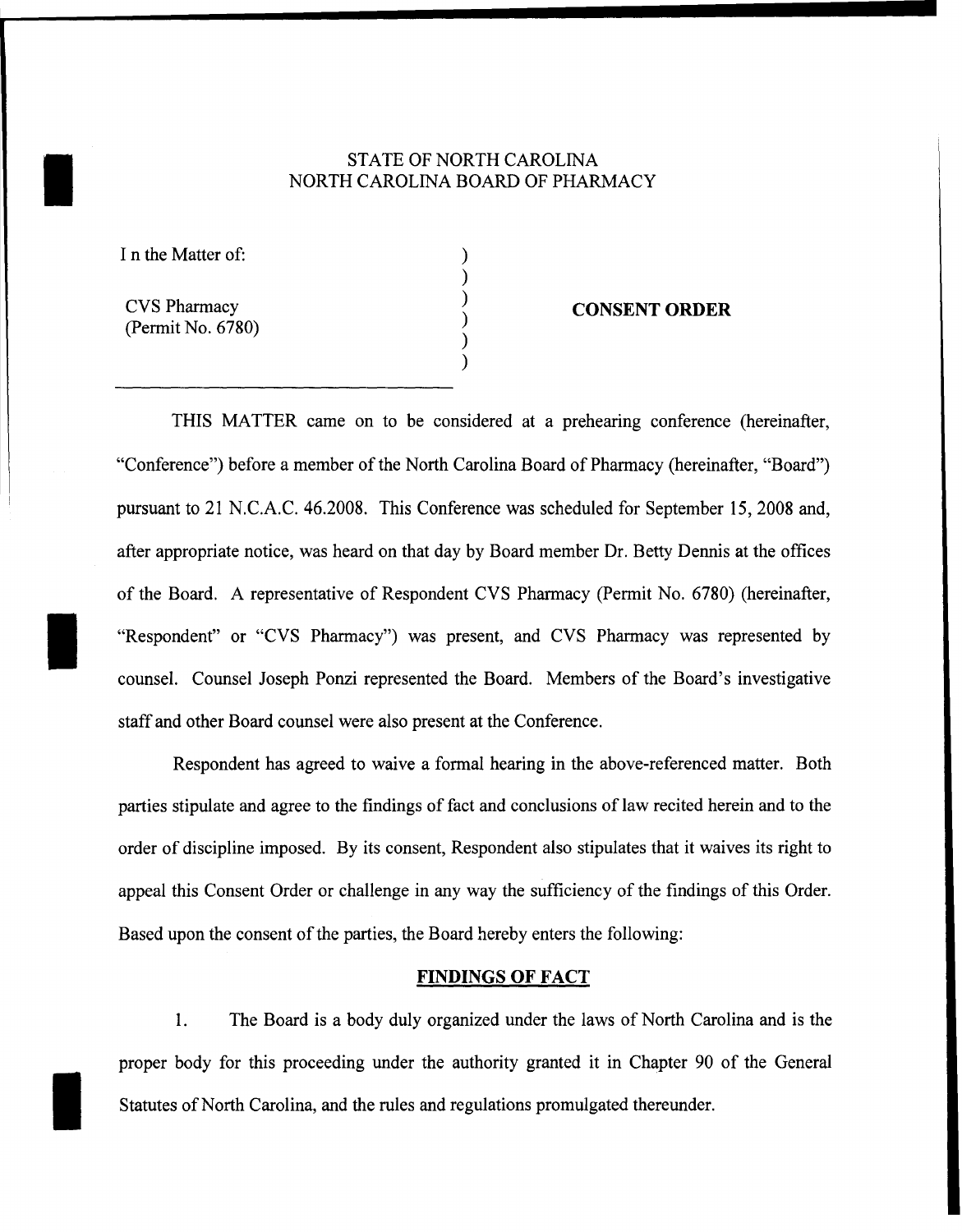2. Respondent is a pharmacy, Permit. No. 6780, located at 1309 Highway 210, Sneads Ferry, North Carolina. Respondent is and was, at all relevant times referenced herein, subject to the rules and regulations of the Board and the laws of the State of North Carolina.

3. Respondent employed Kristina Rinaldi from August 2004 to April 2007. During this period, Rinaldi performed the duties of a technician without being registered with the Board.

4. Respondent acknowledged that it employed Rinaldi and that she was not registered as a technician.

### **CONCLUSIONS OF LAW**

Based on the above findings, the Board concludes as a matter of law:

1. Respondent violated N.C. Gen. Stat. §§ 90-85.15A, 90-85.38(a)(6) and (7), and 90-85.40(f).

2. Respondent admits that the conduct in this matter constitutes sufficient grounds for disciplinary action on its permit under N.C. Gen. Stat. § 90-85.38.

Based upon the foregoing, and with the consent of the parties, IT IS THEREFORE ORDERED that the permit of Respondent CVS Pharmacy, Permit No. 6780, is hereby REPRIMANDED.

This the  $18^{m}$  day of <u>November</u> 2008.

I

I

## NORTH CAROLINA BOARD OF PHARMACY

lle By: Jack Executive Director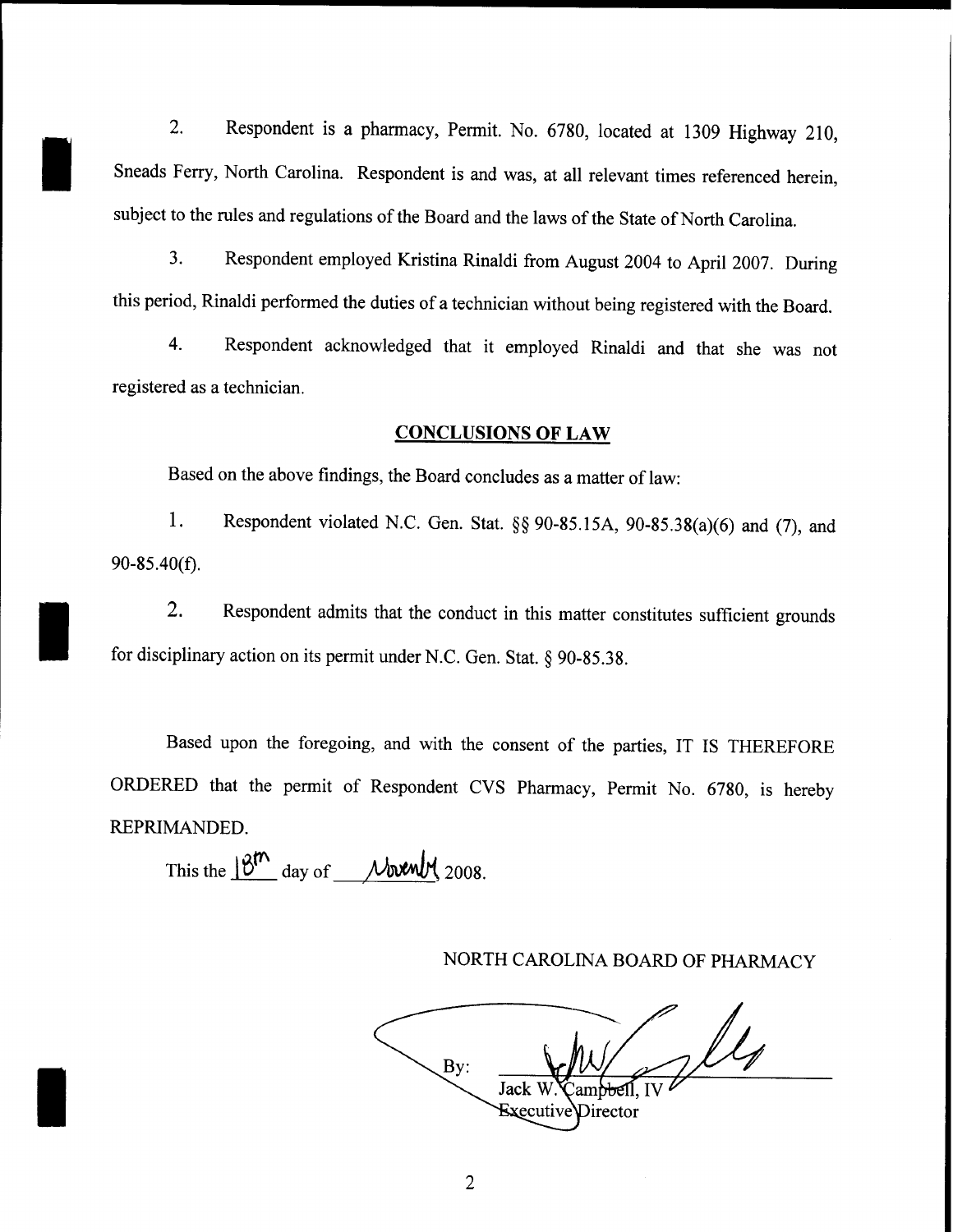CVS Pharmacy, the holder of permit number 6780, has full knowledge that it has the right to a formal hearing, at which it would have the right to be represented at its expense by counsel, in this matter. The undersigned freely, knowingly and voluntarily waives such right by entering into this Consent Order. The undersigned understands and agrees that by entering into this Consent Order, it certifies that it has read the foregoing Consent Order and that it voluntarily consents to the terms and conditions set forth therein and relinquishes any right to judicial review of Board actions which may be taken concerning this matter. The undersigned further understands that should it violate the terms and conditions of this Consent Order, the Board may take additional disciplinary action. The undersigned understands and agrees that this Consent Order will not become effective unless and until approved by the Board. The undersigned understands that it has the right to have counsel of its choice review and advise it with respect to its rights and this Consent Order, and represents that it enters this Consent Order after consultation with its counsel or after knowingly and voluntarily choosing not to consult with counsel.

The undersigned certifies that its agent executing this Consent Order is duly authorized to accept the Consent Order on behalf of CVS Pharmacy and to bind the permit holder.

CONSENTED TO BY:

I

I

I

CVS Pharmacy (Permit No. 6780)

 $B_{\text{max}}/10$   $C_{\text{max}}$   $D_{\text{ate}}$   $11-5-08$ 

## NORTH CAROLINA

# mslow countr

I, the undersigned Notary Public of the County and State aforesaid, do hereby certify that the following person(s) personally appeared before me this day, and each acknowledged the due execution of the foregoing document:

Date: November 5,2008



Watelis 2Tur Notary Public

Notary Public<br>Natalie L, Tice

My commission expires:  $\frac{\langle \psi \rangle}{\langle \psi \rangle} \frac{13}{3}$